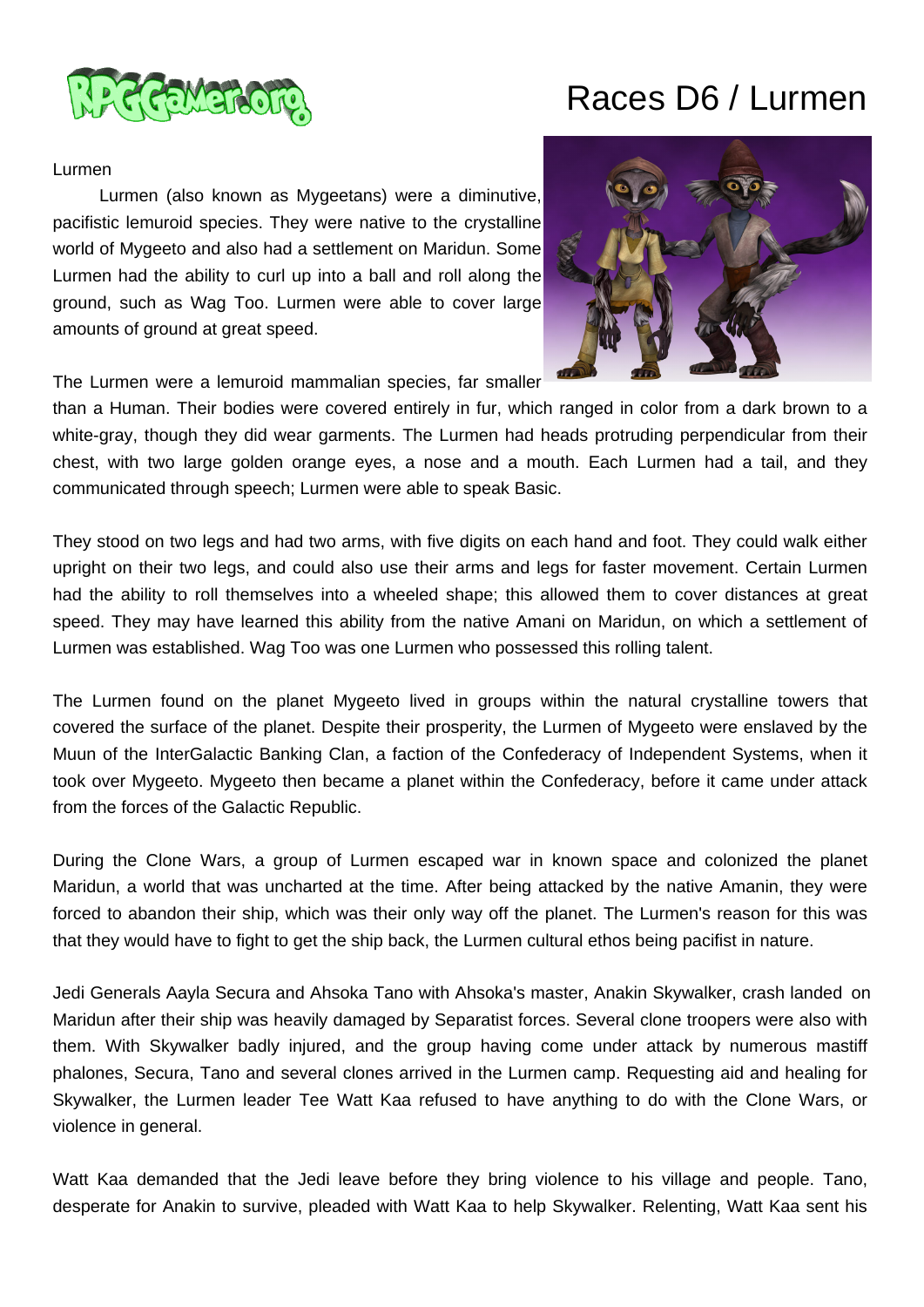son, Wag Too, to heal Skywalker. As a gesture of faith, Watt Kaa demanded that a Jedi stay behind, to prove also that Wag Too would not be kidnapped. Agreeing, Secura stayed behind. Watt Kaa also made clear that no clones and their blasters would be tolerated. As they returned to the camp, they found the camp under attack by two mastiff phalones. Wag Too, staying true to the Lurmen pacifism ethos, tied the creature up and stopped Tano from killing it. Taking Skywalker to the Lurmen camp, Wag Too began his healing process on Skywalker.

Lok Durd, General of the Confederacy, eventually came to the planet with a number of troops and announced the occupation of Maridun. Hiding Skywalker and his allies, the Lurmen refused to fight or use any form of violence against the Separatists, despite the Separatists ransacking their village. Watt Kaa and his Lurmen were informed by Durd that such searches for Republic contraband may happen again in the future. Despite his father's wishes to remain neutral, Wag Too assigns a Lurmen scout, Tub, to aid the Jedi in getting off world.

Despite having already searched the village, the Separatists returned soon after their initial visit. The Separatists, under Durd, intended to use the Lurmen's known pacifism as a means to test an experimental weapon. As well as Skywalker, Secura and two clones soldiers, Rex and Bly, Wag Too and Tub witnessed the weapon's test firing. Skywalker recognized that the next target for the Separatists would be the Lurmen. Tub, having seen this and the Separatists returning to the village, sent word to Wag Too. Tee Watt Kaa, when he heard of this, stated that there was no reason to believe that the Separatists would attack them, to his son's frustration.

The Republic forces on the planet, having stolen a Separatist shuttle, arrive at the village and inform Tee Watt Kaa that the Separatists are planning to destroy them. Watt Kaa, however, refuses to use violence to fight them off, instead stating that he and the Lurmen would rather die than resort to violence. Despite Watt Kaa refusing to allow the Lurmen to fight, the Republic built defenses out of seed pods around the outside of the Lurmen village. Despite Watt Kaa's stance, many of the Lurmen, including Wag Too, wanted to fight. After the Separatists fired their weapon, Skywalker and the Jedi raised a shield around the village, preventing the weapon from causing damage. Durd, having seen this, orders the battle droids of the Confederacy to attack. The Lurmen, still remaining without violence, watch as the Republic defends their village.

As droids fight past Skywalker and his allies, however, the Lurmen became vulnerable to attack. Wag Too, gathering those who did not believe in Watt Kaa's absolute pacifism, attacked the droids and tied them up for the Republic to destroy. The droids, having been defeated, left the village. Despite his ideals conflicting with those of his son's, Watt Kaa thanked the Jedi. Wag Too and the rest of the Lurmen did the same.

### Society and culture

The Lurmen that emigrated to Maridun used fallen seedpods from the giant trees as shelter and home. Living near the trees proved too dangerous, as the falling pods could be deadly. Instead, the Lurmen dragged the pods into a clearing and used them as huts. They also extracted essential oils from the pods for nutrition and healing medicines.

Most Lurmen were pacifistic by nature and refused to fight or run even in the face of death. They often